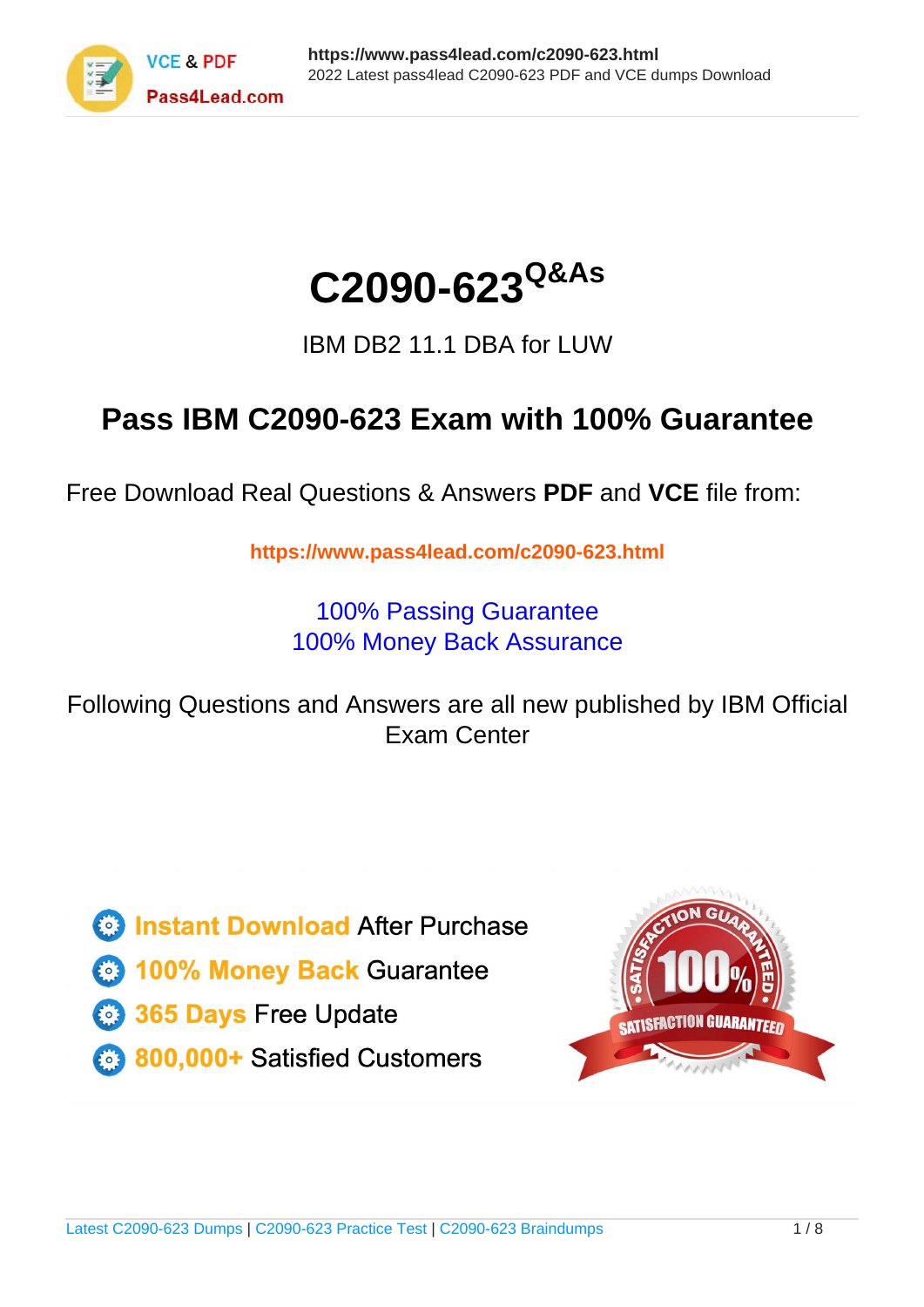

#### **QUESTION 1**

In a multi-server environment, an administrator wants to ensure that items in the Content Manager Cache service are revalidated every thirty seconds. Which option would accomplish this?

- A. Set the memory limit of the Content Manager Cache service to 30000.
- B. Set the DISP.contentManagerCacheService.accountInactivityTimer property to 30000.
- C. Set the DISP.contentManagerCacheService.cacheValidatorTimetoLive property to 30000.
- D. Set the DISP.contentManagerCacheService.cacheValidatorTimetoLinger property to 30000.

Correct Answer: C

ValidatorTimetoLive determines how long data objects remain in the cache. After the Validator timer expires objects are considered Invalid and have to be fetched from Cm again. Value is in ms, and default is 900000.

References: https://www.slideshare.net/barnaby1502/cognos-technical-super-session-2012, page 11

#### **QUESTION 2**

All users have unrestricted access in a secured environment. What must be modified to control this access?

- A. Delete the "All Authenticated Users" group.
- B. Disable anonymous access using IBM Cognos Configuration.
- C. Modify the advanced properties of the authorization namespace.
- D. Remove the "Everyone" group from the "System Administrators" role.

Correct Answer: B

You can disable the Anonymous user account by changing the configuration parameters in the configuration tool.

This entry represents a user account shared by members of the general public who can access IBM Cognos software without being prompted for authentication. For example, this type of access is useful when distributing an online catalog.

Anonymous users can see only those entries for which access permissions are not set, or are set specifically for this account or for the Everyone group.

#### Incorrect Answers:

A: The built-in entries include the Anonymous user account, the groups All Authenticated Users and Everyone, and the role System Administrators. You cannot delete the built-in entries. They appear in both secured and non-secured environments.

References: IBM Cognos Administration Version 10.1.0, Administration and Security Guide, page 297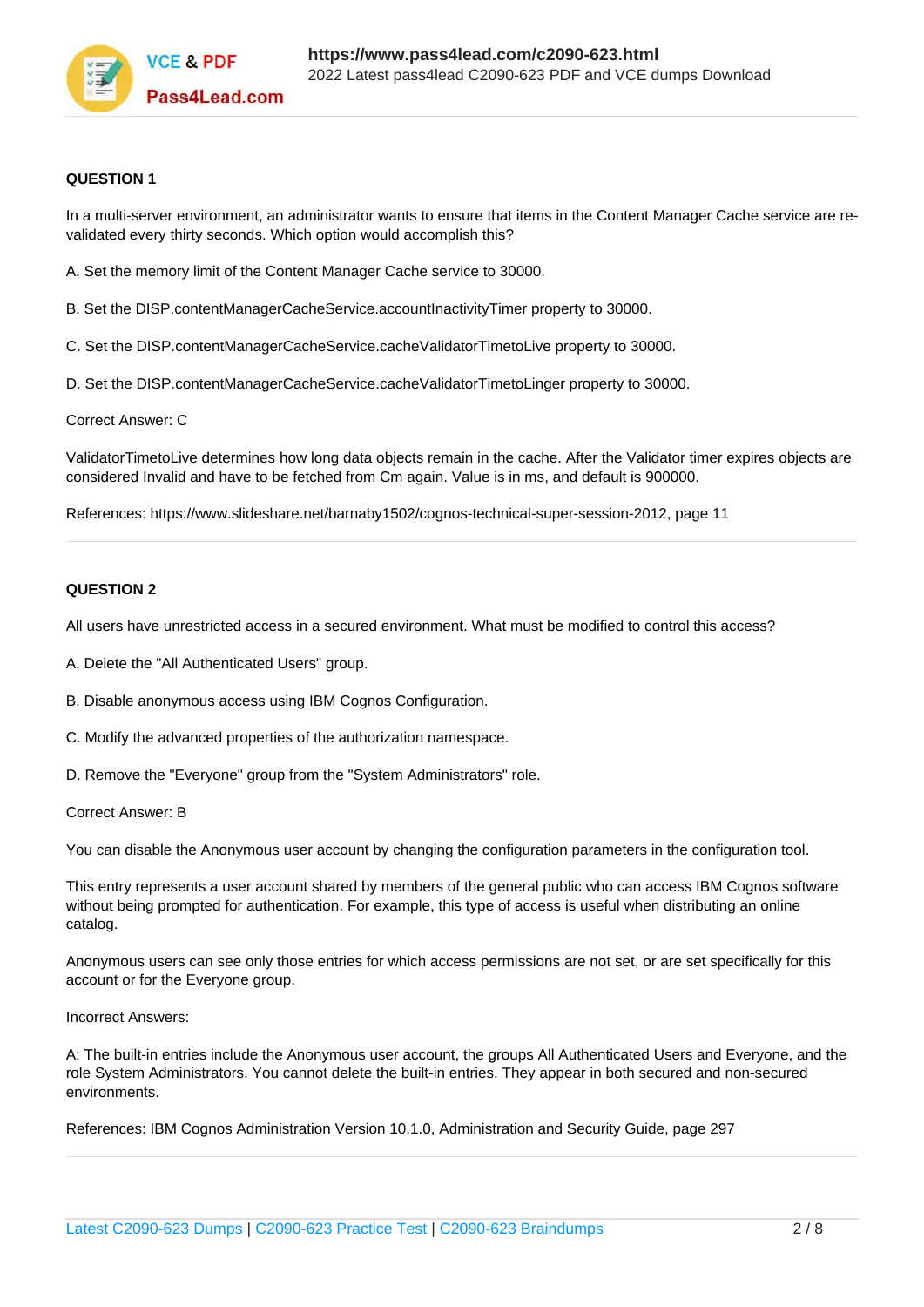

#### **QUESTION 3**

An administrator is operating in a hybrid operating systems environment, trying to establish a datasource connection. The compatible portion succeeds, however, the JDBC portion failed with following error: XQE-JDB-0004 A problem

occurred finding the driver class

"com.microsoft.sqlserver.jdbc.SQLServerDriver".

What is the possible cause for this error?

- A. 32-bit client driver installed
- B. 64-bit client driver installed
- C. missing gateway URI configuration
- D. unsupported driver version installed

Correct Answer: C

#### **QUESTION 4**

An environment has the following routing rules set:

| <b>Routing rules:</b> |                          | Specify the rules used to route requests to server groups. A routing rule consists of any combination of routing sets and of a server group. |                  |                |
|-----------------------|--------------------------|----------------------------------------------------------------------------------------------------------------------------------------------|------------------|----------------|
| Sequence              | Package routing set      | Group routing set                                                                                                                            | Role routing set | Server group   |
| □ 1                   | (Any package)            | Austria                                                                                                                                      | (Any group)      | Group 1 V<br>⇨ |
| □ 2                   | Australia Package        | <b>ANYON</b><br>(Any group)                                                                                                                  | (Any group)      | Group 2 V<br>⇨ |
| $\vert$ 3             | <b>Australia Package</b> | Australia                                                                                                                                    | (Any group)      | ⇨<br>Group 1 V |

If a report using the `Australia Package\\' is run by a user belonging to `Australia Group\\', which server group will the request be sent to?

A. Group 1

B. Group 2

C. The request will be sent to the first available server because there is more than one rule for the Australia Package.

D. The request would fail because there is more than one rule for the Australia Package and only one for the Australia group.

Correct Answer: B

Unlike routing keywords, the order in which the routing rules are listed affects how they are applied.

A rule is matched when properties associated with the package or the group or role involved in the request satisfy the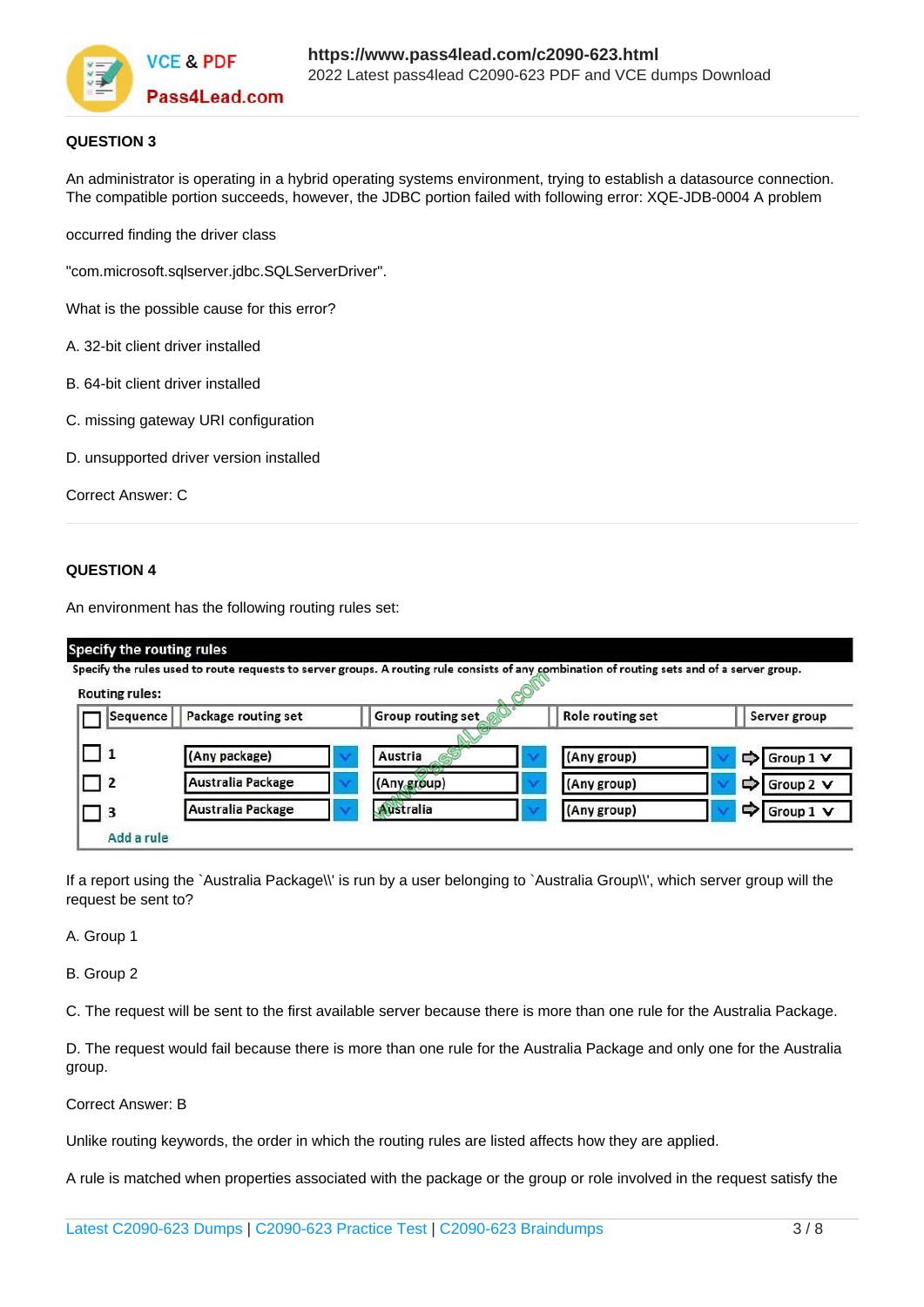

criteria of the rule. The rules are evaluated in order until the first one is matched, and the request is routed to the server

group named by the first rule that was matched. You can change the order of the rules by clicking Modify the sequence.

References: https://www.ibm.com/support/knowledgecenter/en/SSEP7J\_10.2.2/com.ibm.swg.ba.cognos.ug\_cra.10.2.2. doc/t\_asg\_set\_routing\_keywords\_server.html

#### **QUESTION 5**

An administrator is evaluating system status using the Scorecard pane on the Status > System page in the IBM Cognos Administration console. Which statement is true?

A. If a service is disabled in IBM Cognos Configuration, it is listed in the Scorecard pane.

B. The status that is displayed for each entry reflects the lowest status for all child entries.

C. A status of Available is displayed when at least 80% of the child entries have a status of Available.

D. A status of Unavailable is displayed when at least 80% of the child entries have a status of Unavailable.

Correct Answer: B

The metric score for each entry is based on the performance of individual child entries. The status that is displayed for each entry is the lowest status of the child entries. For example, if all the metrics for a dispatcher are good, but one service

on that dispatcher has a poor metric, the metric score shown for the dispatcher is poor.

Status is one of the following:

Available if all components are available

Partially available if at least one component is available and at least one component is unavailable or partially unavailable.

Unavailable if all components are unavailable

References: https://www.ibm.com/support/knowledgecenter/SSEP7J\_11.0.0/com.ibm.swg.ba.cognos.ug\_cra.doc/c\_pan es\_system\_status\_page.html

#### **QUESTION 6**

An administrator wants to control server workload by putting routing rules in place. Which components can be used?

A. a package and/or group or role

- B. a package and/or a server group
- C. a group or role and/or a server group
- D. a package and/or group or role and/or a server group

Correct Answer: D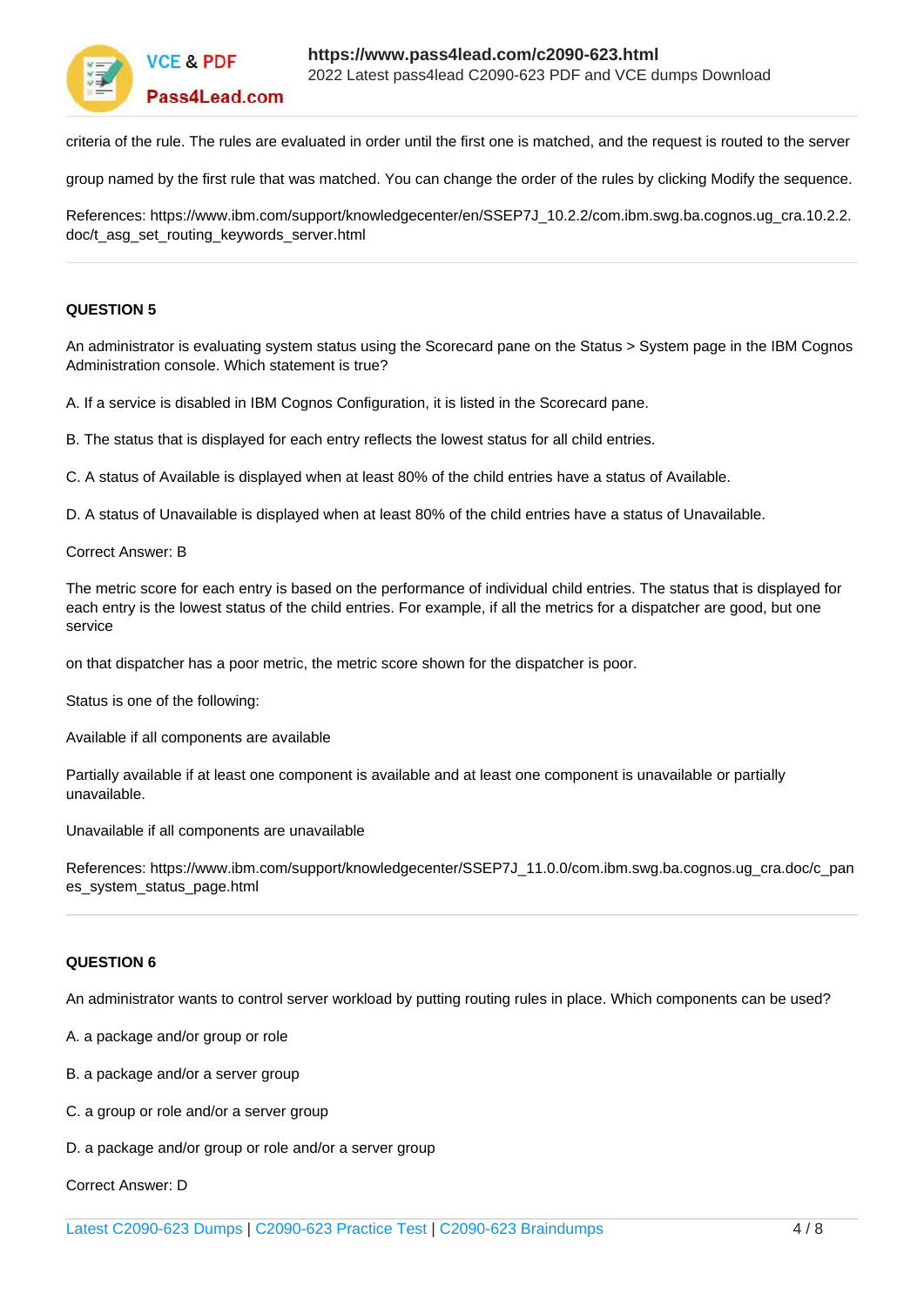

A routing rule determines, based on user, group, or package, which server group you wish to handle a user request.

There are four routing set rules in Cognos Business Intelligence. Routing Keywords for Packages Routing Keywords for User Roles or Groups Server Group Names for Advanced Dispatcher Routing Routing Keywords for Server Groups

References: http://www-01.ibm.com/support/docview.wss?uid=swg21427147

#### **QUESTION 7**

Why would an administrator use IPF (Indication Processing Facility) logging?

A. As a wrapper tool for gateway related errors.

- B. To process the audit logging data and write it to the audit database.
- C. As a wrapper for log4i to configure what information is written to log files.

D. For tracing performance and communication between XQE and the BIBus.

#### Correct Answer: C

Some error messages may contain sensitive information, such as server names. By default, error message details in IBM Cognos software are routed to IPF log files, and the secure error message option is enabled. The information presented to users indicates only the occurrence of an error, without any details.

References: https://www.ibm.com/support/knowledgecenter/en/SSEP7J\_11.0.0/com.ibm.swg.ba.cognos.ug\_cra.doc/c\_c afloggingandmonitoring.html

#### **QUESTION 8**

An administrator is checking the current activities and recognizes one activity with several successful tasks with two still running. The administrator cancels this activity. Where will this activity be shown?

- A. In the past activities with status canceled.
- B. In the past activities with status succeeded.
- C. In the current activities with status canceled.
- D. It will be automatically rescheduled under upcoming activities.

Correct Answer: A

Note: Users can access Current Activities, Past Activities, Upcoming Activities and Schedules on the Status tab in IBM Cognos Administration to monitor the server activities and manage schedules.

References: https://www.ibm.com/support/knowledgecenter/en/SSEP7J\_11.0.0/com.ibm.swg.ba.cognos.ug\_cra.doc/c\_r eportnetsecuredfunctionsandfeatures.html

#### **QUESTION 9**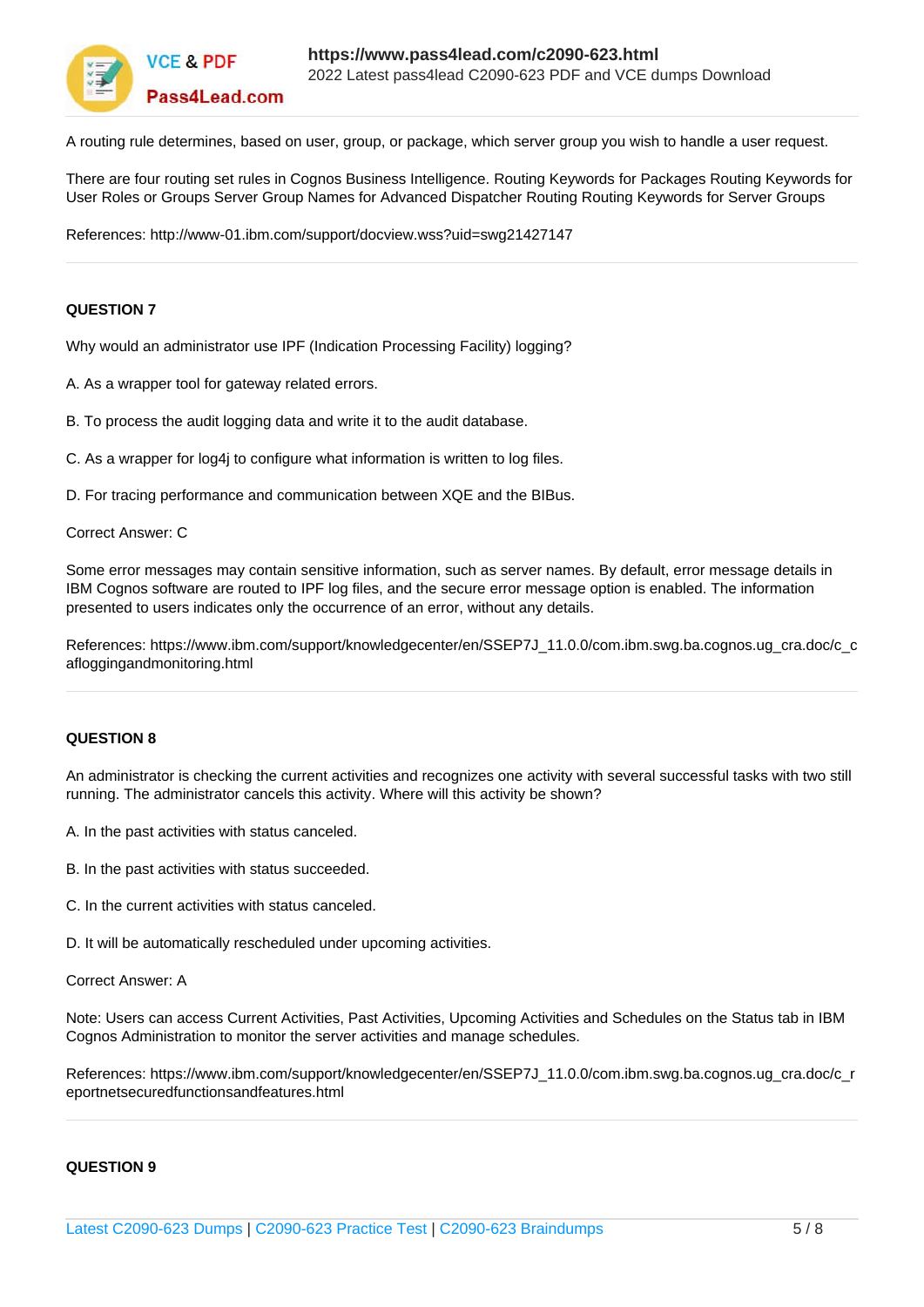

The folder "AP" has reports that can retain output for 12 months. The administrator needs to remove report output that is at least 30 days old from the Content Store, and archive it to an external repository while keeping up to 12 months of run history.

How can this be accomplished without losing any output or run history?

A. Create and run a Content Removal task and set the options of Run history to 12 Months and Output versions to 30 days. Create a Content Archival task for the folder "AP".

B. Create and run a Retention Rule task and set the options of Run history to 12 Months and Output versions to 30 days. Create and run a Content Archival task for the folder "AP".

C. Create and run a Content Archival task for the folder "AP". Create and run a Content Removal task and set the options of Run history to 12 Months and Output versions to 30 days.

D. Create and run a Retention Rule task and set the options of Run history to 12 Months and Output versions to 30 days. Create and run a Content Archival task for the folder "AP" and choose the Archival settings of Copy then remove.

Correct Answer: C

Administrators use the retention rule update task to specify the number of reports, queries, analyses, and document objects to keep in the content store. You can specify how long to keep the history and output versions in the content store.

Anything that is older than the date you specify is deleted from the content store.

Run this task only after creating and running the content archival task. If you run it before, content that was not marked for archival is permanently deleted from the content store.

References: https://www.ibm.com/support/knowledgecenter/en/SSEP7J\_10.2.1/com.ibm.swg.ba.cognos.ug\_cra.10.2.1. doc/t\_creat\_retent\_rl.html

#### **QUESTION 10**

Which attribute can an administrator enable to prevent malicious scripts from reading or manipulating the CAM passport cookie during a user\\'s session with their Web browser?

- A. cc\_session
- B. userCapabilities
- C. Secure flag enabled?
- D. Enable CAF validation?
- Correct Answer: B

The userCapabilities cookie, with the Session temporary type, contains all capabilities and the signature for the current user.

Incorrect Answers:

A: The cc\_session cookie just holds session information

References: https://www.ibm.com/support/knowledgecenter/en/SSEP7J\_11.0.0/com.ibm.swg.ba.cognos.inst\_cr\_winux.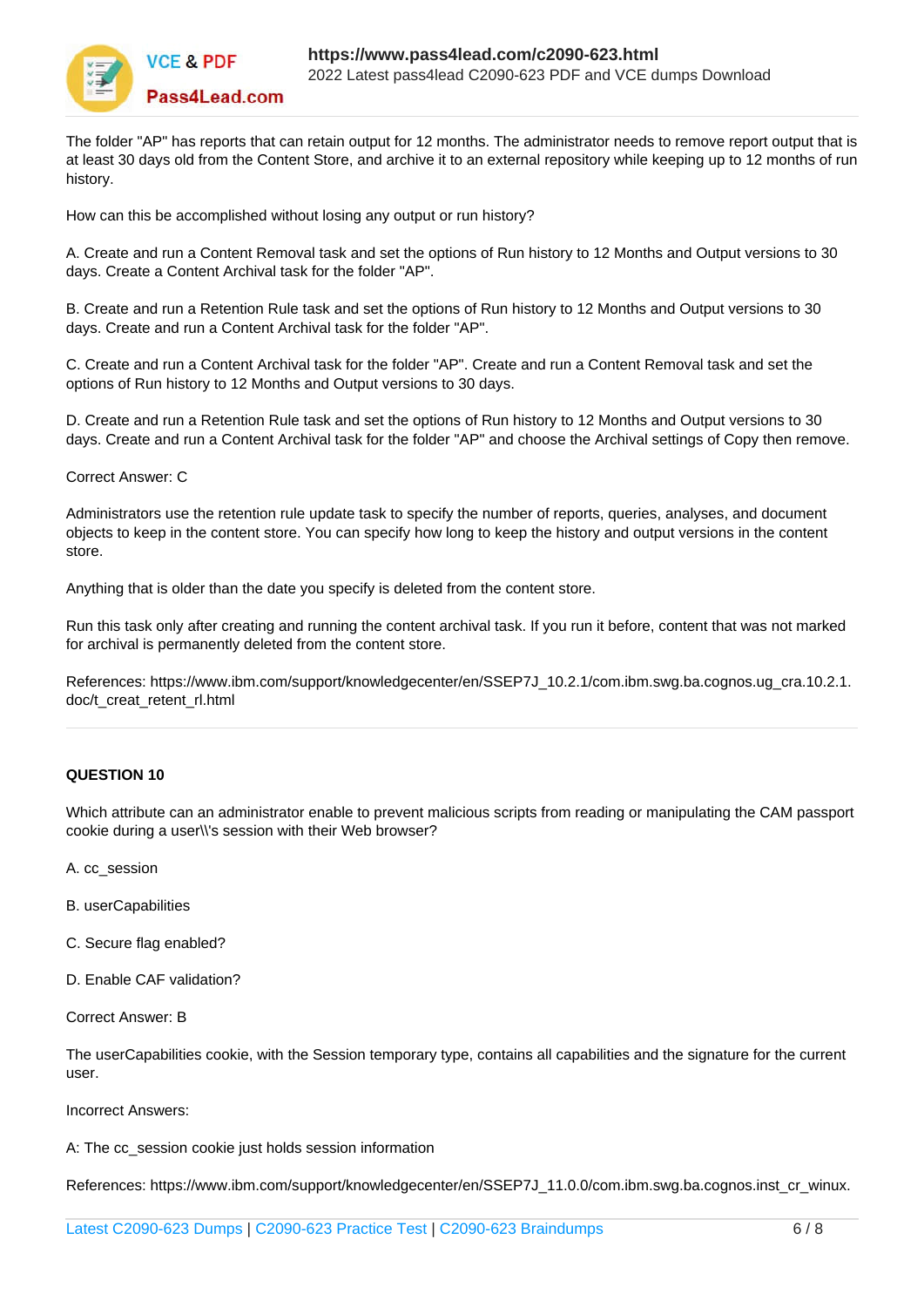

doc/c\_configurewebbrowsers.html

[Latest C2090-623 Dumps](https://www.pass4lead.com/c2090-623.html) [C2090-623 Practice Test](https://www.pass4lead.com/c2090-623.html) [C2090-623 Braindumps](https://www.pass4lead.com/c2090-623.html)